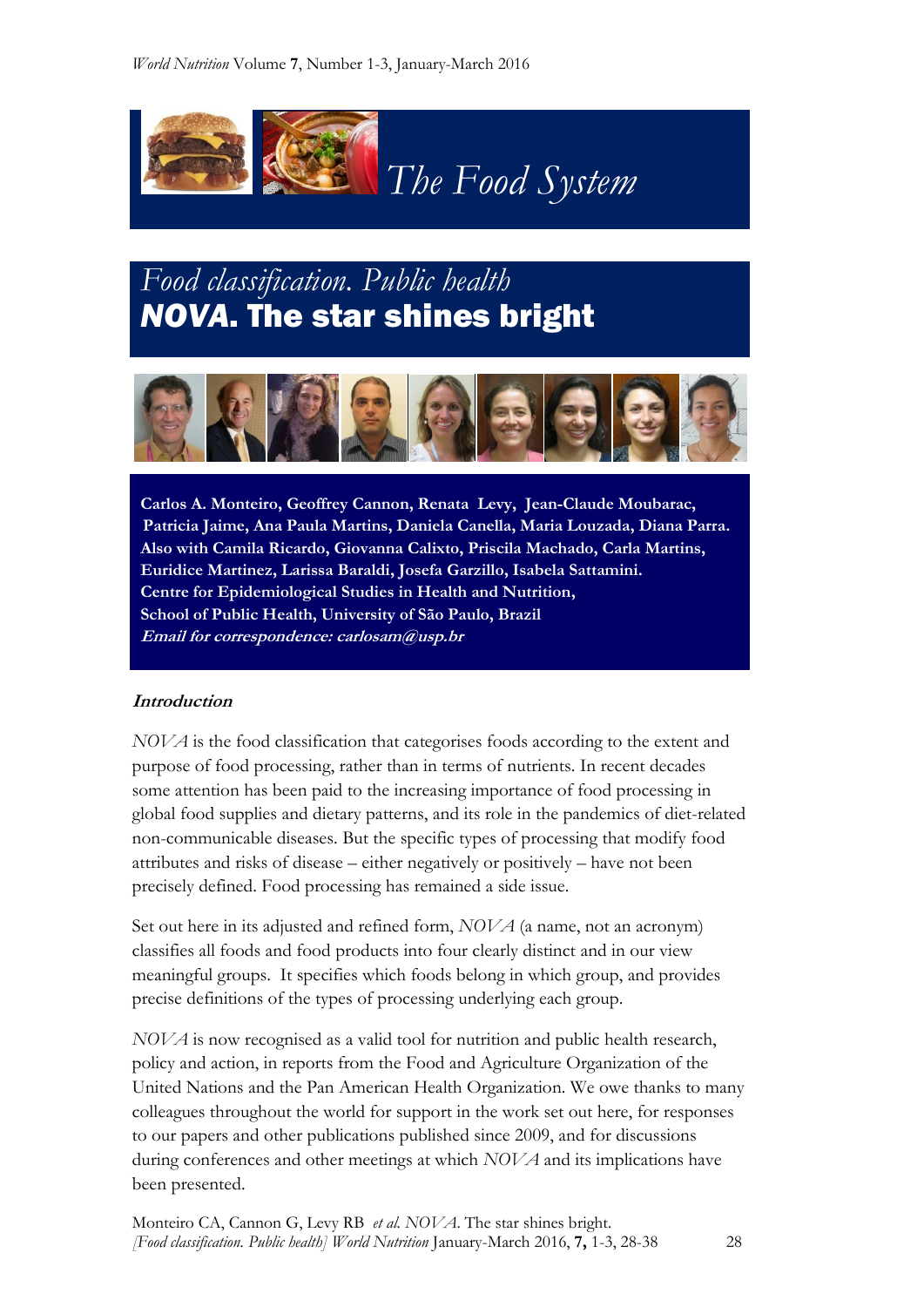

*Top: fruits; grains and legumes; meat stew with beans and vegetables; water. Then: fruit flavour popsicles; breakfast 'cereals'; reconstituted meat product; soft drinks. The ultra-processed products below are not variants of the foods and meal above. They are formulated from industrial ingredients and contain little or no intact foods. By their nature they are unhealthy, and should be grouped together, and avoided*

The significance of industrial processing – and in particular methods and ingredients developed or created by modern food science and technology – on the nature of food and on the state of human health, is so far understated. This relative neglect is found in reports and other documents that include dietary recommendations, in epidemiological studies, and in policies and strategies designed to improve population nutrition and health.

*\_\_\_\_\_\_\_\_\_\_\_\_\_\_\_\_\_\_\_\_\_\_\_\_\_\_\_\_\_\_\_\_\_\_\_\_\_\_\_\_\_\_\_\_\_\_\_\_\_\_\_\_\_\_\_\_*

Historically this is understandable. When early dietary guidelines were compiled and published in the first half of the last century, most food was combined with culinary ingredients and consumed in the form of dishes and meals, or was eaten as such. But in the second half of the century, packaged, branded, ready to eat, to drink or to heat 'fast' or 'convenient' products became increasingly prominent in the food supplies and dietary patterns of high-income countries.

Since the 1980s a monolithic global industrial food system has emerged. The food supplies of high-income countries with less strong culinary traditions, such as the US, Canada, the UK, and Australia, have become dominated by packaged, ready-toconsume products. In other high-income countries and settings, and in middle- and low-income countries, these products are rapidly displacing traditional dietary patterns based on minimally processed foods and freshly prepared dishes and meals. Rates of obesity and diabetes have correspondingly risen very rapidly.

In 2009, in a commentary signed by one of us (1), we argued that the extent and purpose of food processing had changed globally, and that these changes were driving the emergence of a harmful global food system and the pandemic of obesity and other nutrition-related chronic non-communicable diseases. We also argued that classifying foods into two groups of unprocessed and processed foods is useless,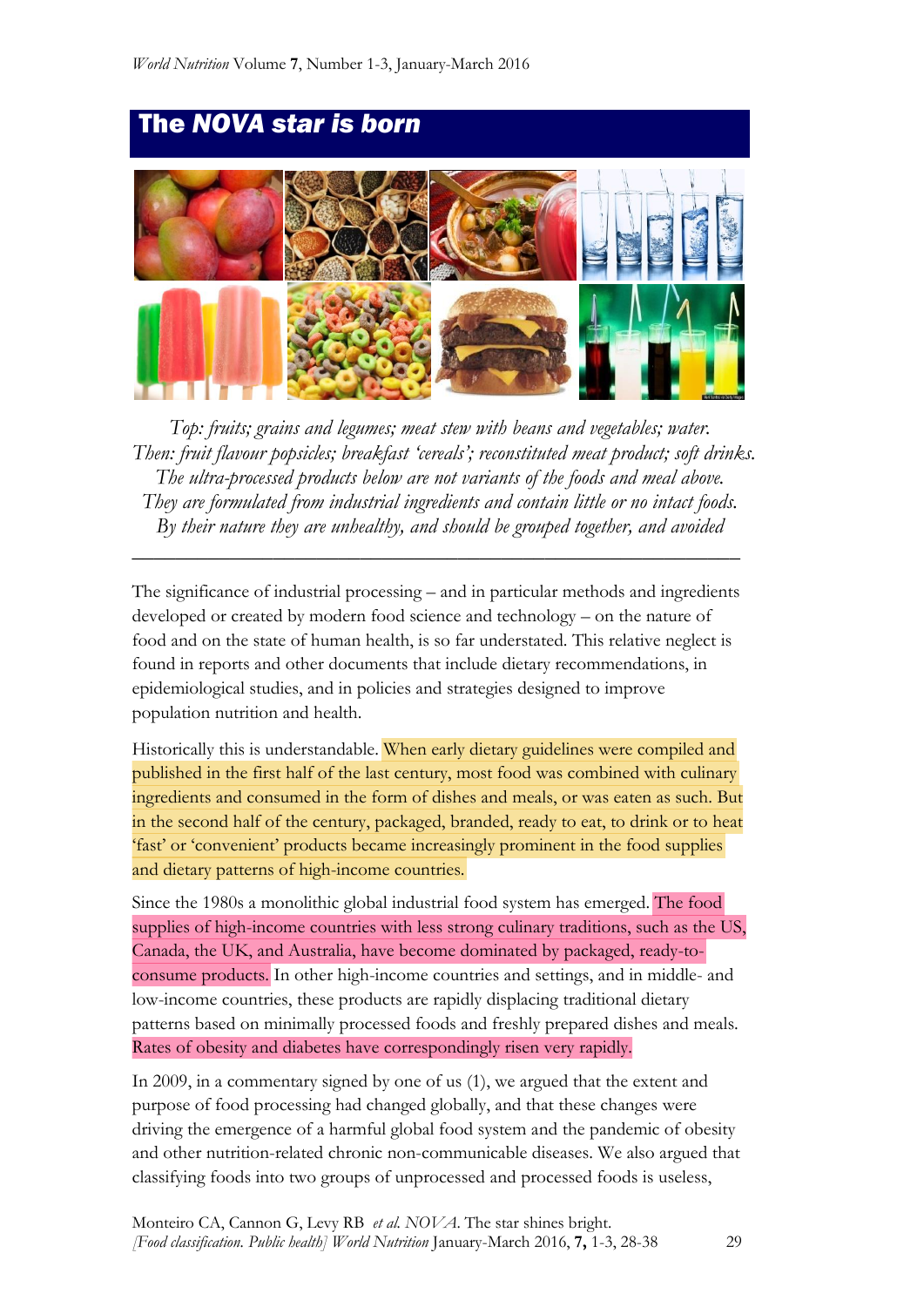because most foods as now consumed are processed in some way. We then proposed a new system to classify foods and food products based on the extent and purpose of the industrial processes applied to preserve, extract, modify or create them.

The new classification, detailed in a later paper (2), included one group made up of snacks, drinks, ready meals and many other products created mostly or entirely from substances extracted from foods or derived from food constituents with little if any intact food, which often contain flavours, colours and other additives that imitate or intensify the sensory qualities of foods or culinary preparations made from foods.

The formulation and the ingredients of these products make them highly convenient (ready-to-consume), highly attractive (hyper-palatable), highly profitable (low cost ingredients), and – of great importance – highly competitive with foods that are naturally ready to consume and freshly prepared dishes and meals. As a result of their formulation, products belonging to this food group are intrinsically nutrientunbalanced and tend to be consumed in great amounts. We termed this group 'ultraprocessed food and drink products' (1,2).

This *NOVA* classification has now been applied in several countries. Applications so far include description of changes over time in national dietary shares of ultraprocessed products; analyses of the association of this share with the nutrient profile of diets and with health outcomes; development of dietary guidelines; and orientation of nutrient profile systems. Based on these applications and on questions raised by users, groups and criteria specifications with comprehensive lists of examples have been developed in successive updated versions of *NOVA* (3-7). Next, we present the most recent *NOVA* update, and a summary of its uses and findings up to now.

## The *NOVA* classification

The *NOVA* classification outlined below groups foods according to the extent and purpose of the processing they undergo. Food processing as identified by *NOVA* involves physical, biological and chemical processes that occur after foods are separated from nature, and before they are consumed or used in the preparation of dishes and meals. Methods used in the culinary preparation of food in home or restaurant kitchens, including disposal of non-edible parts, fractioning, cooking, seasoning, and mixing various foods, are not taken into account by *NOVA*.

Foods may be consumed by themselves (such as fruits, nuts, milk); or are a main item in a culinary preparation (such as vegetables, grains, flours, meat, eggs); or are accompanying items (such as oil, salt, sugar, herbs, spices); or are food products ready to consume or heat (such as bread, cheese, ham; packaged snacks, soft drinks, pre-prepared frozen dishes). *NOVA* classifies all foods and food products, including the individual items of culinary preparations obtained from recipes, into the following four groups.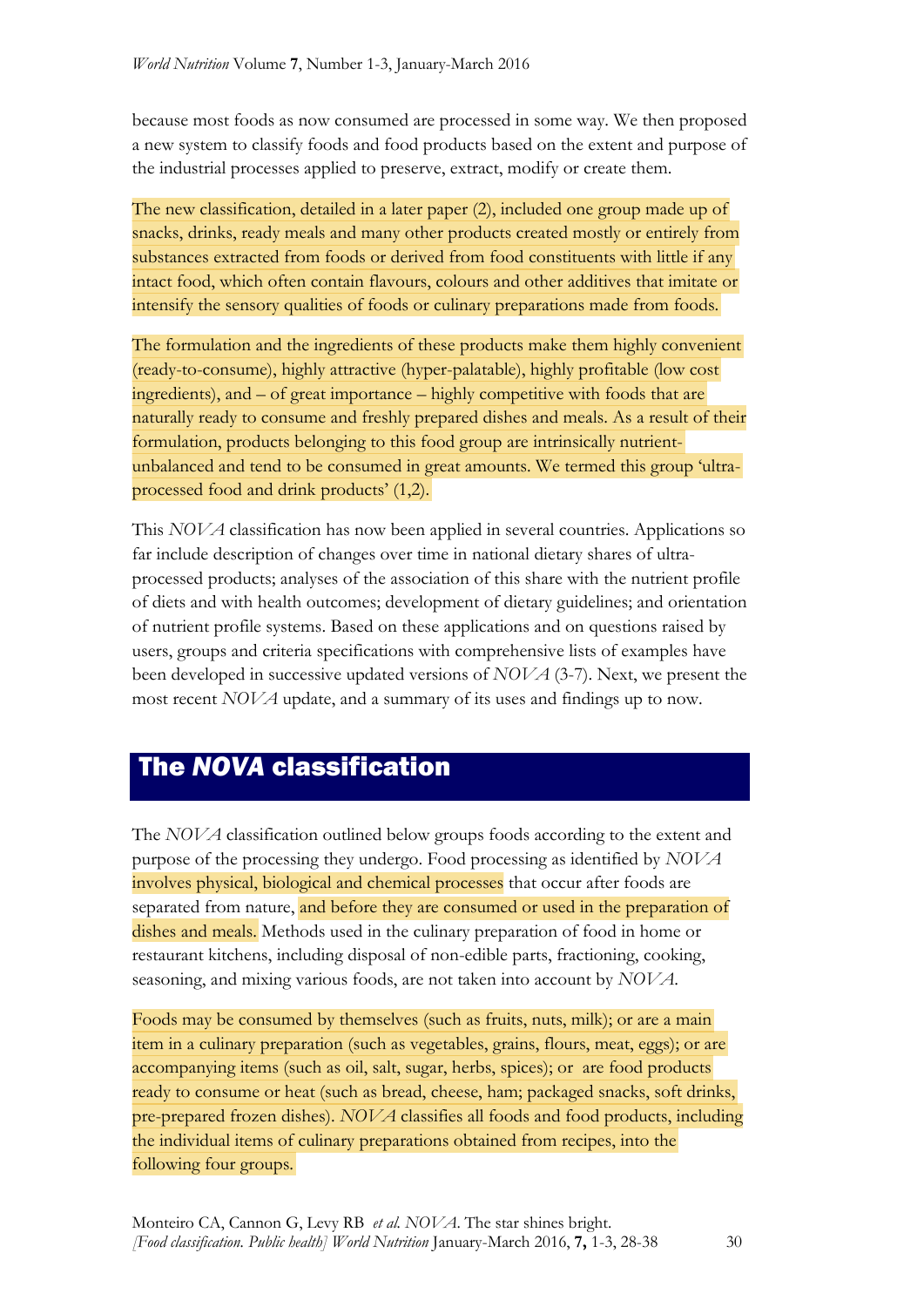## *Group 1* Unprocessed or minimally processed foods

 The first *NOVA* group is of unprocessed or minimally processed foods. Unprocessed (or natural) foods are edible parts of plants (seeds, fruits, leaves, stems, roots) or of animals (muscle, offal, eggs, milk), and also fungi, algae and water, after separation from nature.

 Minimally processed foods are natural foods altered by processes such as removal of inedible or unwanted parts, drying, crushing, grinding, fractioning, filtering, roasting, boiling, pasteurisation, refrigeration, freezing, placing in containers, vacuum packaging, or nonalcoholic fermentation. None of these processes adds substances such as salt, sugar, oils or fats to the original food.

 The main purpose of the processes used in the production of group 1 foods is to extend the life of unprocessed foods, allowing their storage for longer use, such as chilling, freezing, drying, and pasteurising. Other purposes include facilitating or diversifying food preparation, such as in the removal of inedible parts and fractioning of vegetables, the crushing or grinding of seeds, the roasting of coffee beans or tea leaves, and the fermentation of milk to make yoghurt.

 Group 1 foods include fresh, squeezed, chilled, frozen, or dried fruits and leafy and root vegetables; grains such as brown, parboiled or white rice, corn cob or kernel, wheat berry or grain; legumes such as beans of all types, lentils, chickpeas; starchy roots and tubers such as potatoes and cassava, in bulk or packaged; fungi such as fresh or dried mushrooms; meat, poultry, fish and seafood, whole or in the form of steaks, fillets and other cuts, or chilled or frozen; eggs; milk, pasteurised or powdered; fresh or pasteurised fruit or vegetable juices without added sugar, sweeteners or flavours; grits, flakes or flour made from corn, wheat, oats, or cassava; pasta, couscous and polenta made with flours, flakes or grits and water; tree and ground nuts and other oil seeds without added salt or sugar; spices such as pepper, cloves and cinnamon; and herbs such as thyme and mint, fresh or dried; plain yoghurt with no added sugar or artificial sweeteners added; tea, coffee, drinking water.

 Group 1 also includes foods made up from two or more items in this group, such as dried mixed fruits, granola made from cereals, nuts and dried fruits with no added sugar, honey or oil; and foods with vitamins and minerals added generally to replace nutrients lost during processing, such as wheat or corn flour fortified with iron or folic acid.

 Group 1 items may infrequently contain additives used to preserve the properties of the original food. Examples are vacuum-packed vegetables with added anti-oxidants, and ultrapasteurised milk with added stabilisers.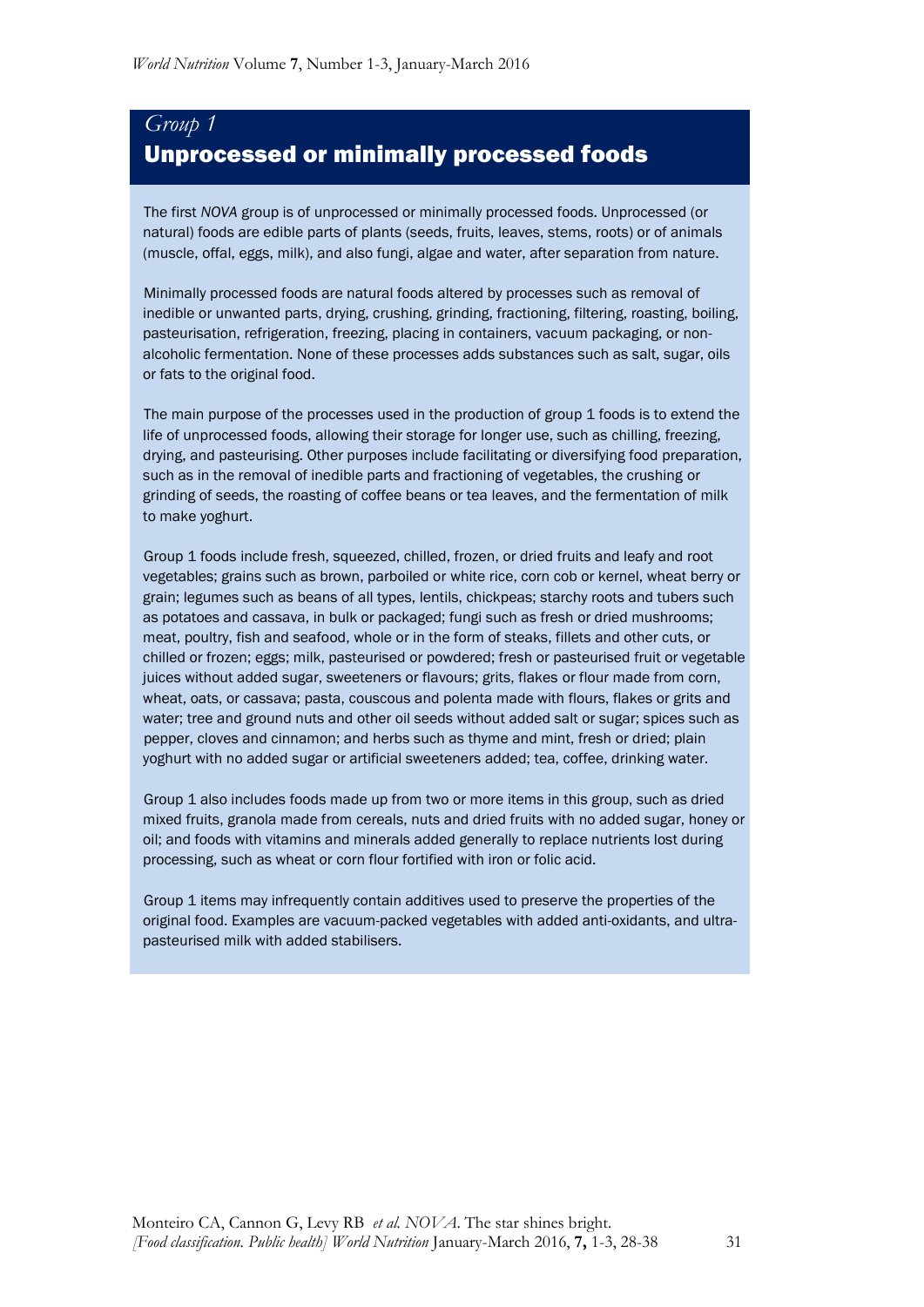## *Group 2* Processed culinary ingredients

 The second *NOVA* group is of processed culinary ingredients. These are substances obtained directly from group 1 foods or from nature by processes such as pressing, refining, grinding, milling, and spray drying.

 The purpose of processing here is to make products used in home and restaurant kitchens to prepare, season and cook group 1 foods and to make with them varied and enjoyable hand-made dishes, soups and broths, breads, preserves, salads, drinks, desserts and other culinary preparations.

 Group 2 items are rarely consumed in the absence of group 1 foods. Examples are salt mined or from seawater; sugar and molasses obtained from cane or beet; honey extracted from combs and syrup from maple trees; vegetable oils crushed from olives or seeds; butter and lard obtained from milk and pork; and starches extracted from corn and other plants.

 Products consisting of two group 2 items, such as salted butter, group 2 items with added vitamins or minerals, such as iodised salt, and vinegar made by acetic fermentation of wine or other alcoholic drinks, remain in this group.

 Group 2 items may contain additives used to preserve the product's original properties. Examples are vegetable oils with added anti-oxidants, cooking salt with added antihumectants, and vinegar with added preservatives that prevent microorganism proliferation.

## *Group 3* Processed foods

 The third *NOVA* group is of processed foods. These are relatively simple products made by adding sugar, oil, salt or other group 2 substances to group 1 foods. Most processed foods have two or three ingredients. Processes include various preservation or cooking methods, and, in the case of breads and cheese, non-alcoholic fermentation.

 The main purpose of the manufacture of processed foods is to increase the durability of group 1 foods, or to modify or enhance their sensory qualities.

 Typical examples of processed foods are canned or bottled vegetables, fruits and legumes; salted or sugared nuts and seeds; salted, cured, or smoked meats; canned fish; fruits in syrup; cheeses and unpackaged freshly made breads

 Processed foods may contain additives used to preserve their original properties or to resist microbial contamination. Examples are fruits in syrup with added anti-oxidants, and dried salted meats with added preservatives.

When alcoholic drinks are identified as foods, those produced by fermentation of group 1 foods such as beer, cider and wine, are classified here in Group 3.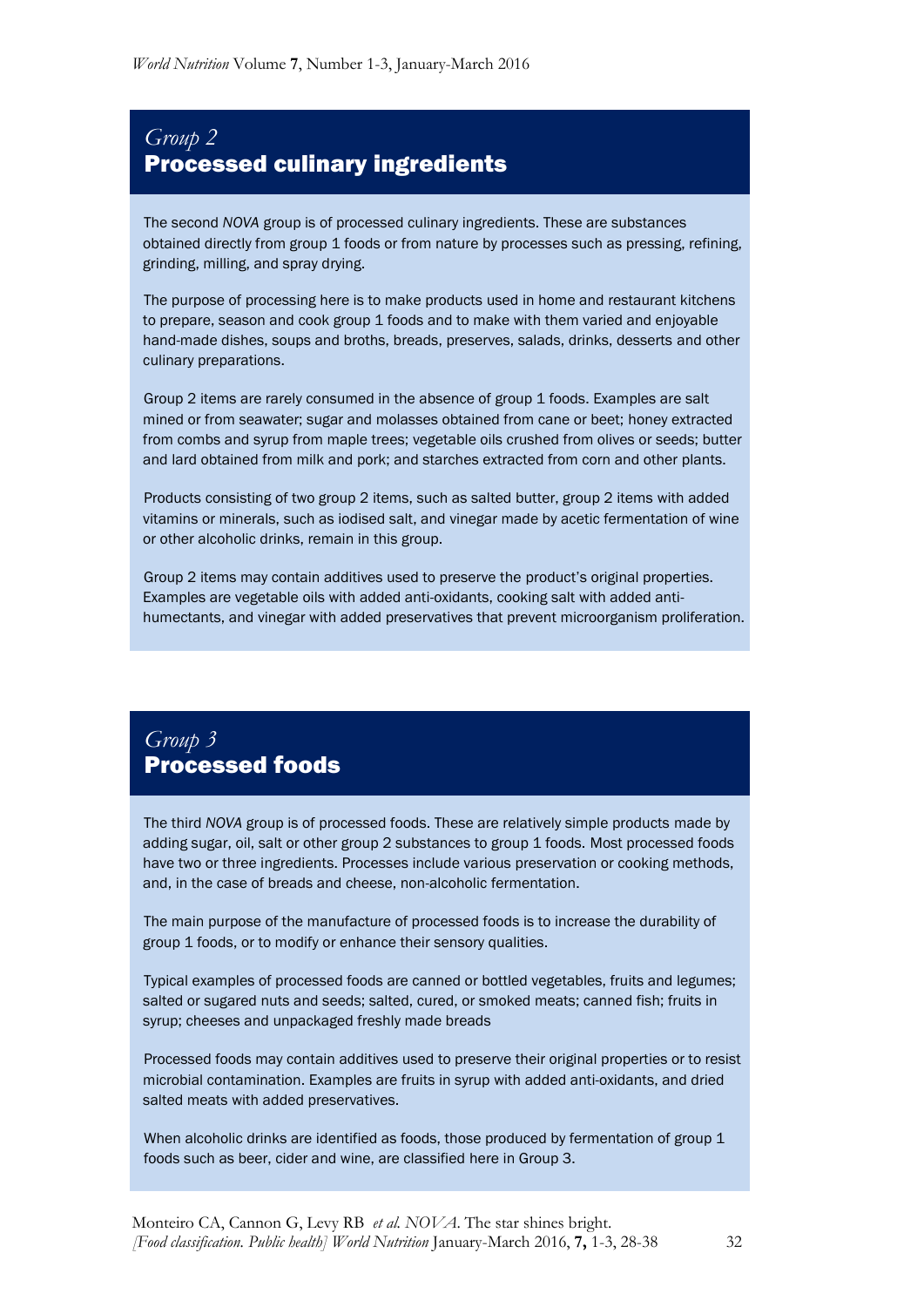## *Group 4* Ultra-processed food and drink products

 The fourth *NOVA* group is of ultra-processed food and drink products. These are industrial formulations typically with five or more and usually many ingredients. Such ingredients often include those also used in processed foods, such as sugar, oils, fats, salt, anti-oxidants, stabilisers, and preservatives. Ingredients only found in ultra-processed products include substances not commonly used in culinary preparations, and additives whose purpose is to imitate sensory qualities of group  $1$  foods or of culinary preparations of these foods, or to disguise undesirable sensory qualities of the final product. Group 1 foods are a small proportion of or are even absent from ultra-processed products.

 Substances only found in ultra-processed products include some directly extracted from foods, such as casein, lactose, whey, and gluten, and some derived from further processing of food constituents, such as hydrogenated or interesterified oils, hydrolysed proteins, soy protein isolate, maltodextrin, invert sugar and high fructose corn syrup. Classes of additive only found in ultra-processed products include dyes and other colours, colour stabilisers, flavours, flavour enhancers, non-sugar sweeteners, and processing aids such as carbonating, firming, bulking and anti-bulking, de-foaming, anti-caking and glazing agents, emulsifiers, sequestrants and humectants.

 Several industrial processes with no domestic equivalents are used in the manufacture of ultra-processed products, such as extrusion and moulding, and pre-processing for frying.

 The main purpose of industrial ultra-processing is to create products that are ready to eat, to drink or to heat, liable to replace both unprocessed or minimally processed foods that are naturally ready to consume, such as fruits and nuts, milk and water, and freshly prepared drinks, dishes, desserts and meals. Common attributes of ultra-processed products are hyper-palatability, sophisticated and attractive packaging, multi-media and other aggressive marketing to children and adolescents, health claims, high profitability, and branding and ownership by transnational corporations.

 Examples of typical ultra-processed products are: carbonated drinks; sweet or savoury packaged snacks; ice-cream, chocolate, candies (confectionery); mass-produced packaged breads and buns; margarines and spreads; cookies (biscuits), pastries, cakes, and cake mixes; breakfast 'cereals', 'cereal' and 'energy' bars; 'energy' drinks; milk drinks, 'fruit' yoghurts and 'fruit' drinks; cocoa drinks; meat and chicken extracts and 'instant' sauces; infant formulas, follow-on milks, other baby products; 'health' and 'slimming' products such as powdered or 'fortified' meal and dish substitutes; and many ready to heat products including pre-prepared pies and pasta and pizza dishes; poultry and fish 'nuggets' and 'sticks', sausages, burgers, hot dogs, and other reconstituted meat products, and powdered and packaged 'instant' soups, noodles and desserts.

When products made solely of group 1 or group 3 foods also contain cosmetic or sensory intensifying additives, such as plain yoghurt with added artificial sweeteners, and breads with added emulsifiers, they are classified here in group 4. When alcoholic drinks are identified as foods, those produced by fermentation of group 1 foods followed by distillation of the resulting alcohol, such as whisky, gin, rum, vodka, are classified in group 4.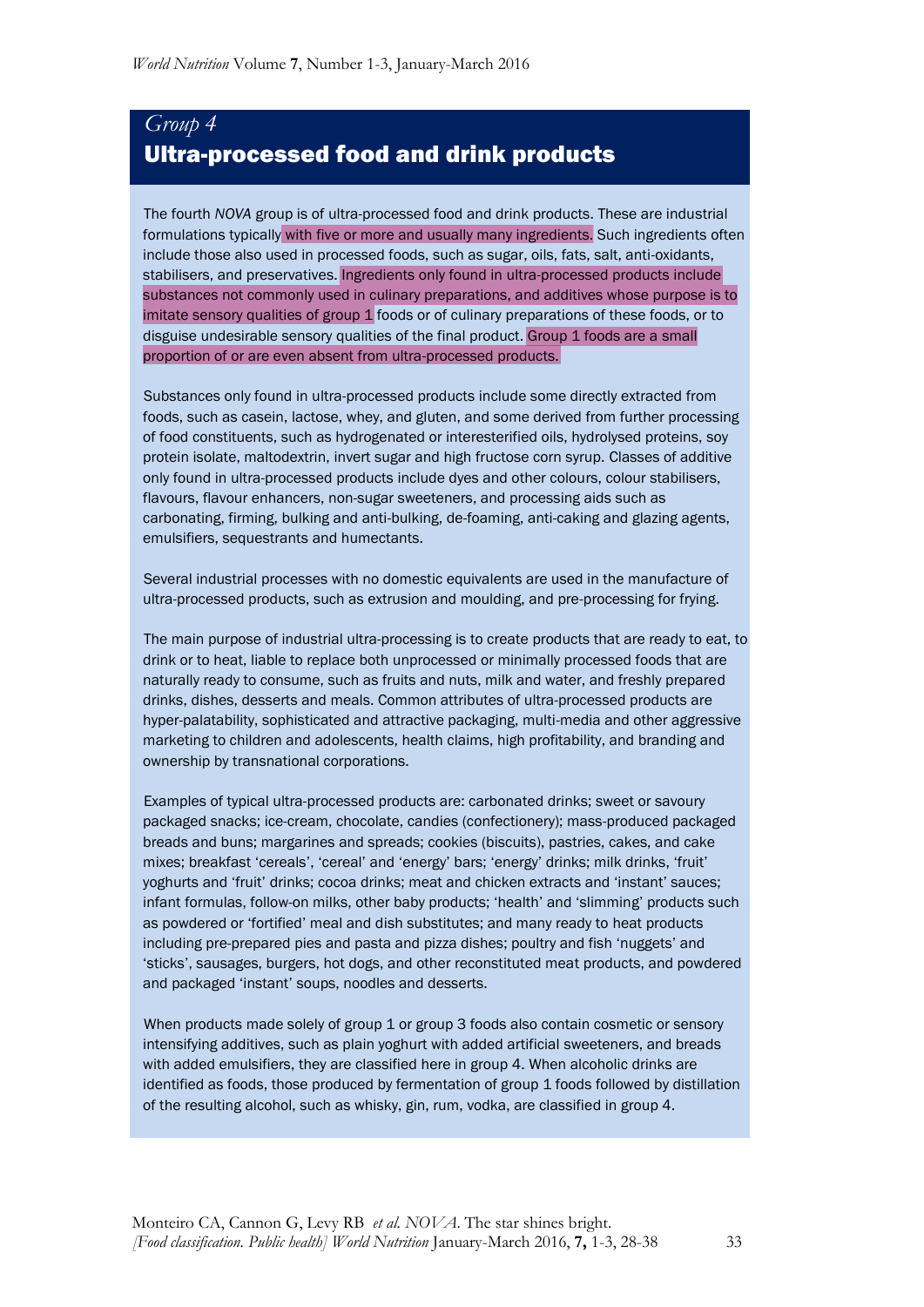## *NOVA* in use

Studies using *NOVA* have been published regularly. In Brazil, it has been used to assess the socioeconomic and demographic distribution of dietary patterns (4,8); time changes in dietary patterns (9,10); the impact of dietary share of ultra-processed products on the dietary content of macro- and micronutrients (9,11-13); and the association between consumption of ultra-processed products with obesity (14,15), metabolic syndrome (16), and dyslipidemias (17). It has also been used in Brazil to study the relationship between household food purchase patterns and relative prices of ultra-processed and all other food items (18); influence of the food environment (19- 21) and of food advertising (22) on the consumption of ultra-processed products; and to evaluate the impact of a nutrition education intervention (23).

In the US, *NOVA* has been used to assess the impact of ultra-processed products on consumption of added sugar (24) In Canada, it has been used to assess secular trends in national dietary patterns (25), and the impact of ultra-processed products on indicators of nutrient profile of diets (26). In the UK, it has been used to study the relationship between household food purchase patterns and relative prices of ultraprocessed and all other food items (18), and to estimate the potential for reduction of cardiovascular disease by reducing consumption of ultra-processed products (27). In Chile, it has been used to assess the impact of the consumption of ultra-processed products on the nutritional quality of diets (28). It has been used in New Zealand to describe the nutrient profile of supermarket foods (29), and in Sweden to correlate time trends in consumption of ultra-processed products and of adult obesity (30).

Internationally, *NOVA* has been used to study time trends in sales of ultra-processed products in 79 low-middle, upper-middle, and high-income countries (31), and also in 14 Asian countries (32). A policy paper has used *NOVA* to compare strategies used by the manufacturers of tobacco, alcohol and ultra-processed products, with implications for prevention and control of non-communicable diseases (33). An ecologic study has used *NOVA* to analyse the association between changes in sales of ultra-processed products and changes in population body mass in 15 Latin American countries (34).

Altogether, these studies document exponential growth in production and consumption of ultra-processed products; confirm that they displace unprocessed or minimally processed foods and freshly prepared dishes and meals made from these foods; document their aggressive marketing; and show their huge negative impact on the quality of diets and on obesity, metabolic syndrome and blood lipid profiles.

The proportion of dietary energy in ultra-processed products has been recommended as an indicator of the quality of diets by the INFORMAS initiative (35). The utility of *NOVA* has been recognised in reports from the Pan American Health Organization (34) and the UN Food and Agriculture Organization (36). Also (see below), the *NOVA* four food groups are the basis for the main recommendations of the current official Brazilian national food and nutrition guide (37,38).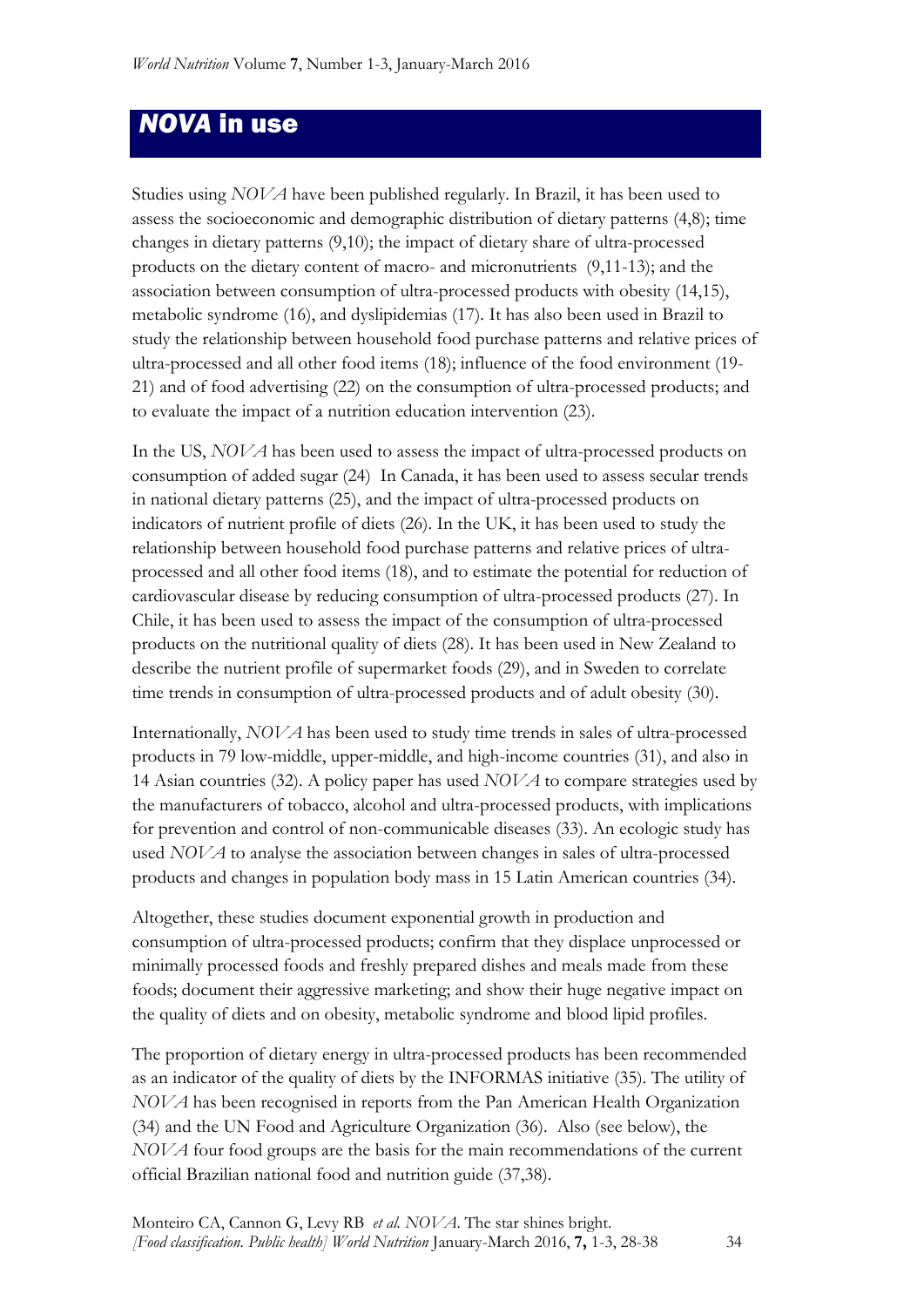## The Brazilian food and nutrition guide

### *Brazilian dietary guidelines* Four recommendations and one golden rule\*

#### *NOVA* group 1

Make unprocessed or minimally processed foods the basis of your diet

 Unprocessed or minimally processed foods, in great variety, mainly of plant origin, preferably produced by agro-ecological methods, are the basis for diets that are nutritious, delicious, appropriate, and supportive of socially and environmentally sustainable food systems.

#### *NOVA group 2*

 Use processed culinary ingredients in small amounts for seasoning and cooking foods and to create culinary preparations

 As long as they are used in moderation in culinary preparations based on natural or minimally processed foods, oils, fats, salt, and sugar contribute towards diverse and delicious diets without making them nutritionally unbalanced.

#### *NOVA* group 3

 Limit the use of processed foods, consuming them in small amounts as components of culinary preparations or as part of meals based on natural or minimally processed foods

 The ingredients and techniques used in the manufacture of processed foods—such as vegetables in brine, fruits in syrup, cheeses and breads – unfavourably alter the nutritional composition of the foods from which they are derived.

#### *NOVA* group 4

Avoid ultra-processed products

 Because of their ingredients, ultra-processed products – such as packaged snacks, soft drinks, and instant noodles – are nutritionally unbalanced. As a result of their formulation and presentation, they tend to be consumed in excess, and displace natural or minimally processed foods. Their means of production, distribution, marketing, and consumption damage culture, social life, and the environment.

#### *The golden rule*

#### *Always prefer natural or minimally processed foods and freshly made dishes and meals to ultra-processed products*

 Opt for water, milk, and fruits instead of soft drinks, dairy drinks, and biscuits. Do not replace freshly prepared dishes (broths, soups, salads, sauces, rice and beans, pasta, steamed vegetables, pies) with products that do not require culinary preparation (packaged snacks and soups, instant noodles, pre-prepared frozen dishes, sandwiches, cold cuts and sausages, industrialised sauces, ready-mixes for cakes). Choose homemade desserts and avoid industrialised formulations.

\*Adapted from (37)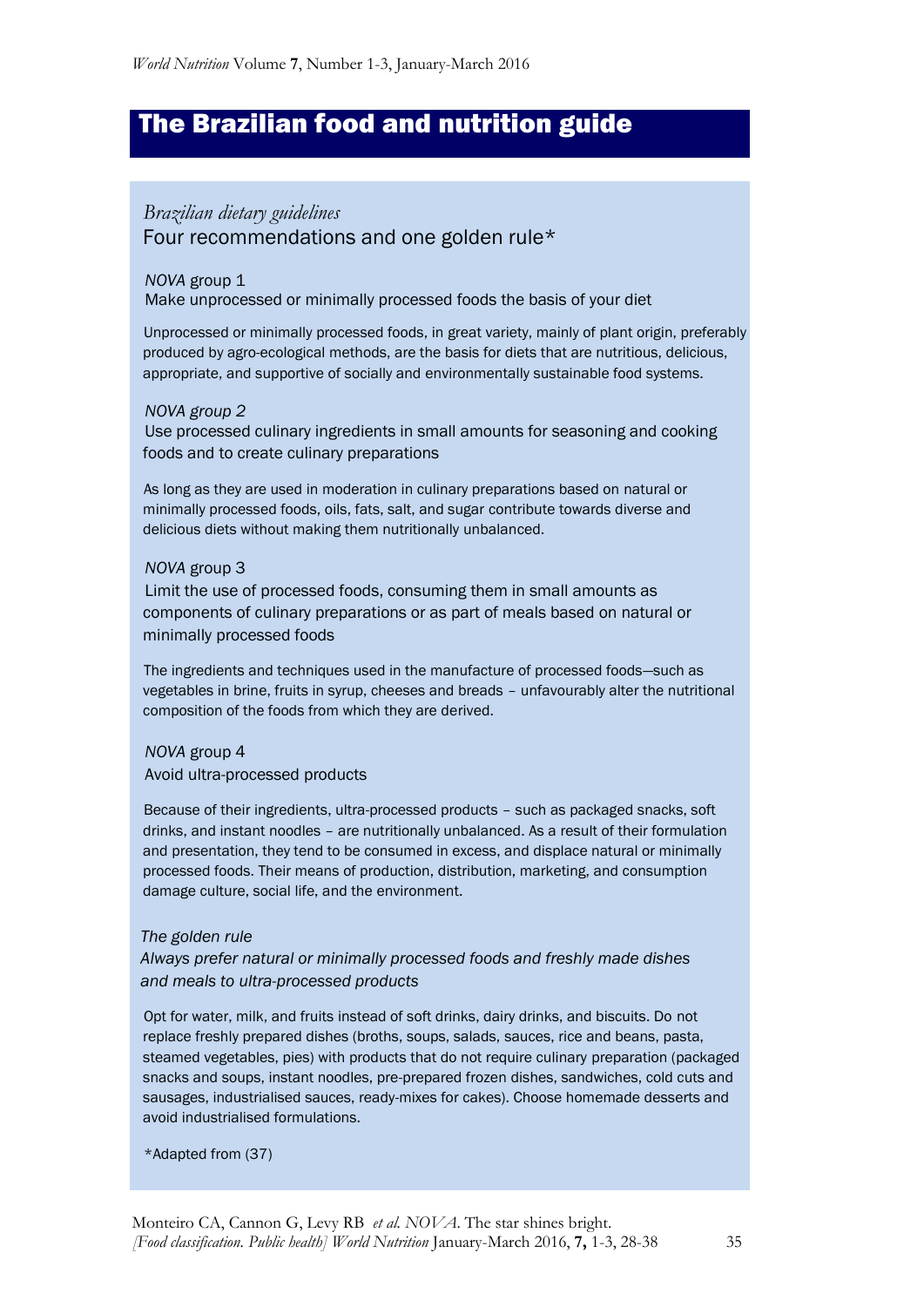### *References*

- 1 Monteiro CA. Nutrition and health. The issue is not food, nor nutrients, so much as processing. *Public Health Nutrition* 2009, **12,** 5, 729-731.
- 2 Monteiro CA, Levy RB, Claro RM, Castro IR, Cannon G. A new classification of foods based on the extent and purpose of their processing*. Cadernos Saude Publica* 2010, **26**, 11, 2039-2049.
- 3 Monteiro C. The big issue is ultra-processing. *World Nutrition* November 2010, **1**, 6, 237- 269.
- 4 Monteiro CA, Levy RB, Claro RM, Castro IR, Cannon G. Increasing consumption of ultra-processed foods and likely impact on human health: evidence from Brazil. *Public Health Nutrition* 2011, **14**, 1, 5-13.
- 5 Monteiro CA, Cannon G, Levy RB, Claro RM, Moubarac J-C. The Food System. Ultraprocessing. The big issue for nutrition, disease, health, well-being. Position paper 2. *World Nutrition* 2012**, 3,** 12, 527-569.
- 6 Moubarac JC, Parra D, Cannon G, Monteiro CA. Food classification systems based on food processing: significance and implications for policies and actions. A systematic literature review and assessment. *Current Obesity Reports* 2014, **3,** 2, 256-272.
- 7 Monteiro CA, Cannon G, Levy RB, Claro RM, Moubarac J-C. (2015). Ultra-processing and a new classification of foods. In: Neff R (ed) *Introduction to the US Food System. Public Health, Environment, and Equity*. Johns Hopkins Center for a Livable Future. San Francisco, CA: Jossey-Bass, 2015.
- 8 Sparrenberger K, Friedrich RR, Schiffner MD, Schuch I, Wagner MB. Ultra-processed food consumption in children from a Basic Health Unit. *Jornal de Pediatria* 2015, **91**, 6, 535-542.
- 9 Martins AP, Levy RB, Claro RM, Moubarac JC, Monteiro CA. Increased contribution of ultra-processed food products in the Brazilian diet (1987-2009). *Revista Saude Publica* 2013, **47**, 4, 656-665.
- 10 Louzada ML, Martins AP, Canella D, Baraldi L, Levy R, Claro R, *et al* .Alimentos ultraprocessados e perfil nutricional da dieta no Brasil. *Revista Saude Publica* 2015, **49**, 38.
- 11 Louzada ML, Martins AP, Canella DS, Baraldi LG, Levy RB, Claro RM, *et al.* Impacto de alimentos ultraprocessados sobre o teor de micronutrientes da dieta no Brasil. *Revista Saude Publica* 2015, **49**, 1-8.
- 12 Barcelos GT, Rauber F, Vitolo MR. Produtos processados e ultraprocessados e ingestão de nutrientes em crianças. *Revista Ciência & Saúde* 2014, **7**, 3, 155-161.
- 13 Bielemann RM, Santos Motta JV, Minten GC, Horta BL, Gigante DP. Consumption of ultra-processed foods and their impact on the diet of young adults. *Revista Saude Publica*  2015, **49**, 28, 1-10.
- 14 Louzada ML, Baraldi LG, Steele EM, Martins AP, Canella DS, Moubarac JC, *et al.* Consumption of ultra-processed foods and obesity in Brazilian adolescents and adults. *Preventive Medicine* 2015, **81**, 9-15.
- 15 Canella DS, Levy RB, Martins AP, Claro RM, Moubarac JC, Baraldi LG, *et al*. Ultraprocessed food products and obesity in Brazilian households (2008-2009). *PLoS One* 2014, **9**, 3, e92752.
- 16 Tavares LF, Fonseca SC, Garcia Rosa ML, Yokoo EM. Relationship between ultraprocessed foods and metabolic syndrome in adolescents from a Brazilian family doctor program. *Public Health Nutrition* 2012, **15**, 1, 82-87.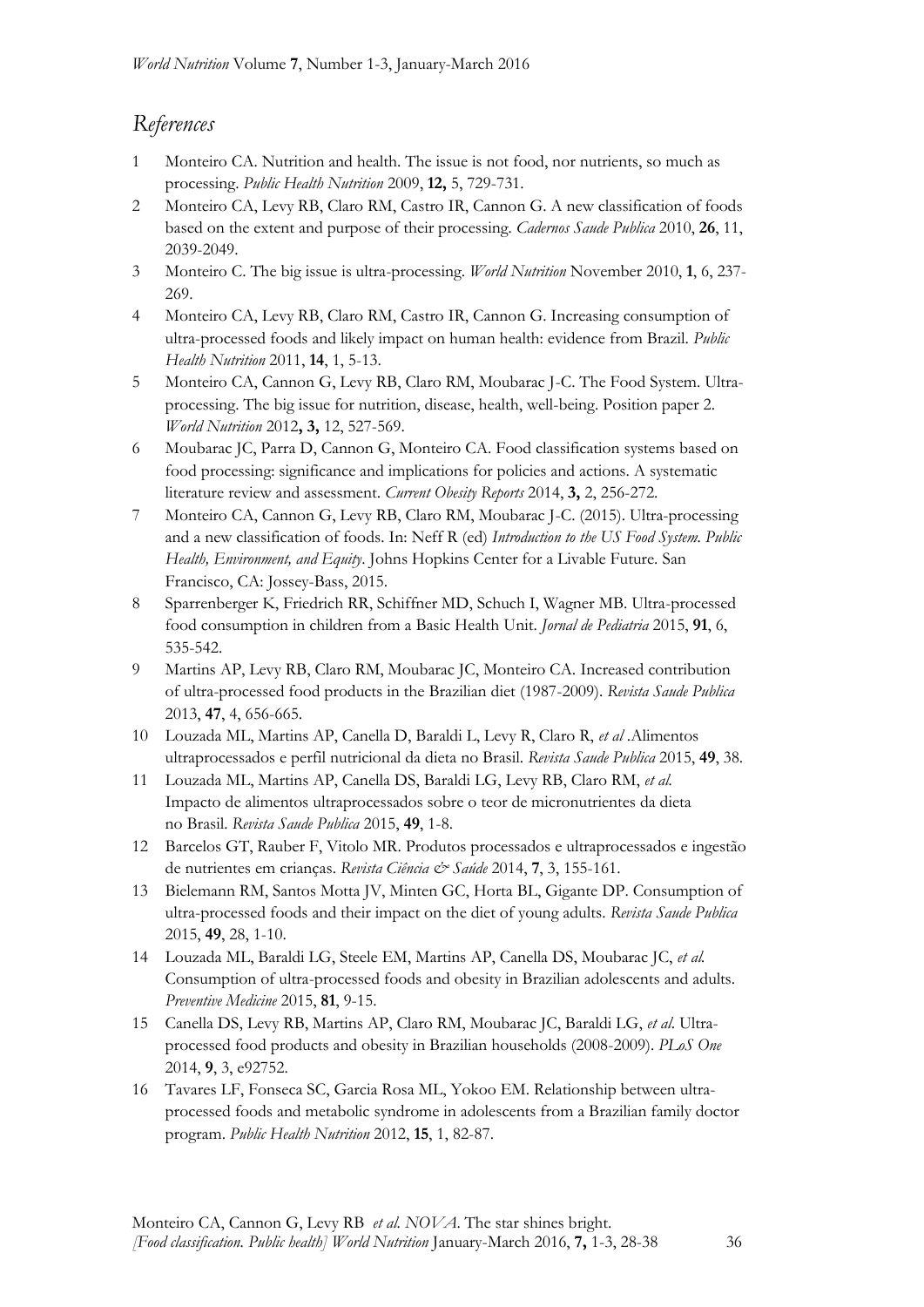- 17 Rauber F, Campagnolo PD, Hoffman DJ, Vitolo MR. Consumption of ultra-processed food products and its effects on children's lipid profiles: a longitudinal study. *Nutrition, Metabolism and Cardiovascular Diseases* 2015, **25**, 1, 116-122.
- 18 Moubarac JC, Claro RM, Baraldi LG, Levy RB, Martins AP, Cannon G, *et al*. International differences in cost and consumption of ready-to-consume food and drink products: United Kingdom and Brazil, 2008-2009. *Global Public Health* 2013, **8**, 7, 845- 856.
- 19 Leite FH, Oliveira MA, Cremm EC, Abreu DS, Maron LR, Martins PA. Availability of processed foods in the perimeter of public schools in urban areas. *Jornalde Pediatrica* 2012, **88**, 4, 328-334.
- 20 Costa JC, Claro RM, Martins AP, Levy RB. Food purchasing sites. Repercussions for healthy eating. *Appetite* 2013, **70**, 99-103.
- 21 Vedovato GM, Trude AC, Kharmats AY, Martins PA. Degree of food processing of household acquisition patterns in a Brazilian urban area is related to food buying preferences and perceived food environment. *Appetite* 2015, **87**, 296-302.
- 22 Mallarino C, Gomez LF, Gonzalez-Zapata L, Cadena Y, Parra DC. Advertising of ultraprocessed foods and beverages: children as a vulnerable population. *Revista Saude Publica*  2013, **47**, 5, 1006-1010.
- 23 Franco P, Rosa G, Luiz RR, de Oliveira G. Assessment of the quality of hypoenergetic diet in overweight women*. International Journal of Cardiovascular Science* 2015, **28**, 3, 244- 250.
- 24 Martinez E, Baraldi L, Louzada ML, Mozaffarian D, Monteiro CA. Ultra-processed foods and added sugars in the US diet: evidence from a nationally representative crosssectional study. *BMJ Open* 2015; **5**: e009892. doi:10.1136/bmjopen-2015-009892.
- 25 Moubarac JC, Batal M, Martins AP, Claro R, Levy RB, Cannon G, *et al*. Processed and ultra-processed food products: consumption trends in Canada from 1938 to 2011. *Canadian Journal of Dietetic Practice and Research* 2014, **75**, 1, 15-21.
- 26 Moubarac JC, Martins AP, Claro RM, Levy RB, Cannon G, Monteiro CA. Consumption of ultra-processed foods and likely impact on human health. Evidence from Canada. *Public Health Nutrition* 2013, **16**, 12, 2240-2248.
- 27 Moreira PV, Baraldi LG, Moubarac JC, Monteiro CA, Newton A, Capewell S, *et al*. Comparing different policy scenarios to reduce the consumption of ultra-processed foods in UK: impact on cardiovascular disease mortality using a modelling approach. *PLoS One* 2015, **10**, 2, :e0118353.
- 28 Crovetto MM, Uauy R, Martins AP, Moubarac JC, Monteiro C. [Household availability of ready-to-consume food and drink products in Chile: impact on nutritional quality of the diet]. *Revista Medica de Chile* 2014, **142**, 7, 850-858.
- 29 Luiten CM, Steenhuis IH, Eyles H, Ni Mhurchu C, Waterlander WE. Ultra-processed foods have the worst nutrient profile, yet they are the most available packaged products in a sample of New Zealand supermarkets. *Public Health Nutrition*.2015, **29**, 1-9.
- 30 Juul F, Hemmingsson E. Trends in consumption of ultra-processed foods and obesity in Sweden between 1960 and 2010. *Public Health Nutrition.* 2015, **25**, 1-12.
- 31 Monteiro CA, Moubarac JC, Cannon G, Ng SW, Popkin B. Ultra-processed products are becoming dominant in the global food system. *Obesity Reviews* 2013. **14** Suppl 2, 21- 28.
- 32 Baker P, Kay A, Walls H. Trade and investment liberalization and Asia's noncommunicable disease epidemic: a synthesis of data and existing literature. *Global Health* 2014, **10,** 66, 1-20.